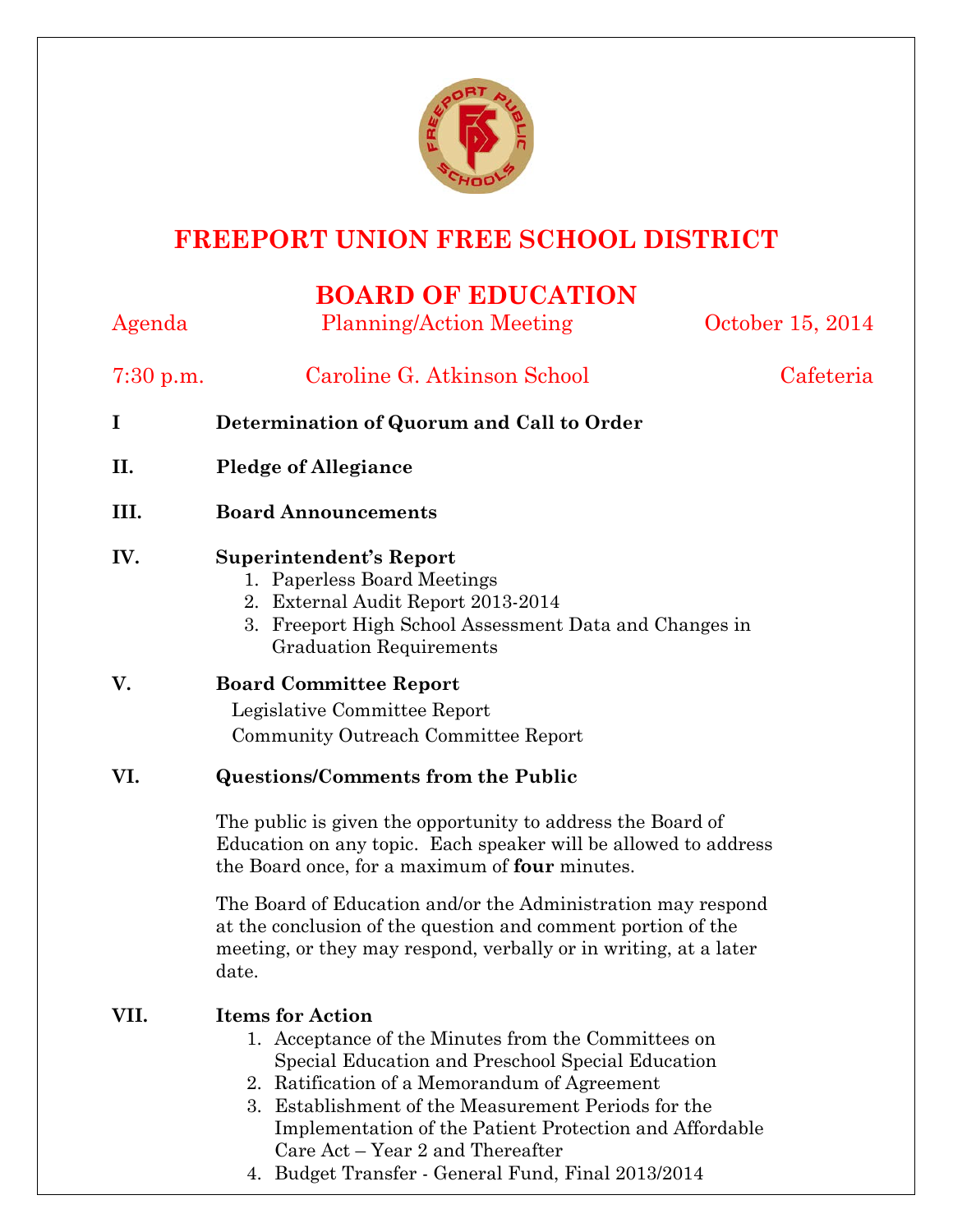- 5. Acceptance of the 2013-2014 External Audit Report
- 6. Resolution in Support of the 2014 Proposed NYSSBA Resolutions

## **VIII. Review of the tentative Agenda for the October 29, 2014, Board of Education Action Meeting.**

- **IX. Board Comments**
- **X. Superintendent's Comments**
- **XI. Adjournment**

### **XII. Next Meeting**

The next meeting of the Board of Education will be held on October 29, 2014, at Archer Street School.

All meetings begin at 7:30 p.m. unless otherwise noted.

Register to vote: Monday through Friday between 8:30 a.m. and 3:30 p.m. at the Administration Building, 235 N. Ocean Avenue.

**Visit our website at [www.freeportschools.org](http://www.freeportschools.org/)**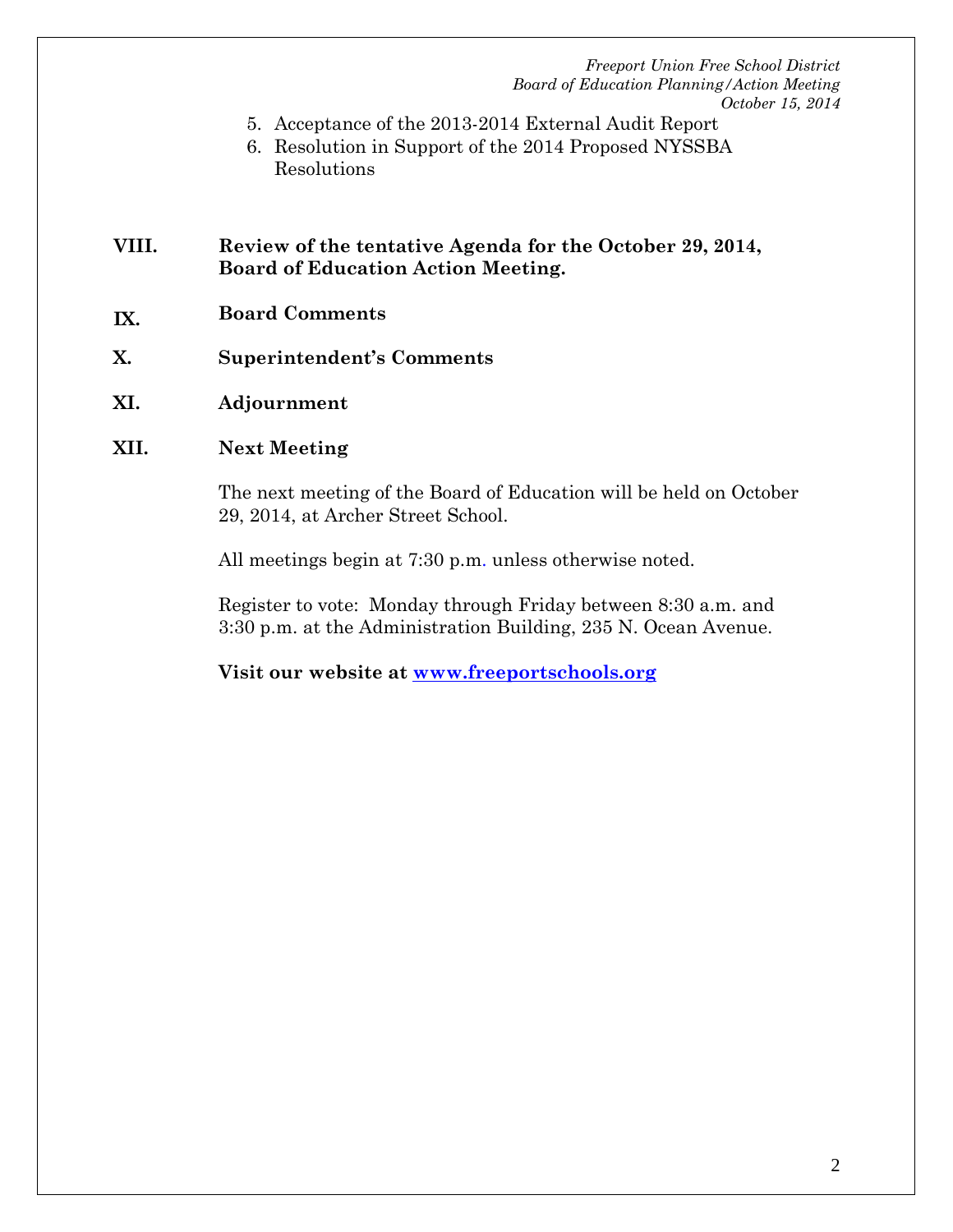**1.**

#### **CSE/CPSE Minutes**

**BE IT RESOLVED,** that the Board of Education of the Freeport Union Free School District hereby accepts the minutes of the meetings of the Committees on Special Education and Preschool Special Education for the following dates:

July 29, 2014

August 25, 28, 2014

September 4, 5, 7, 8, 10, 11, 12, 16, 19, 22, 24, 30, 2014

October 1, 16, 2014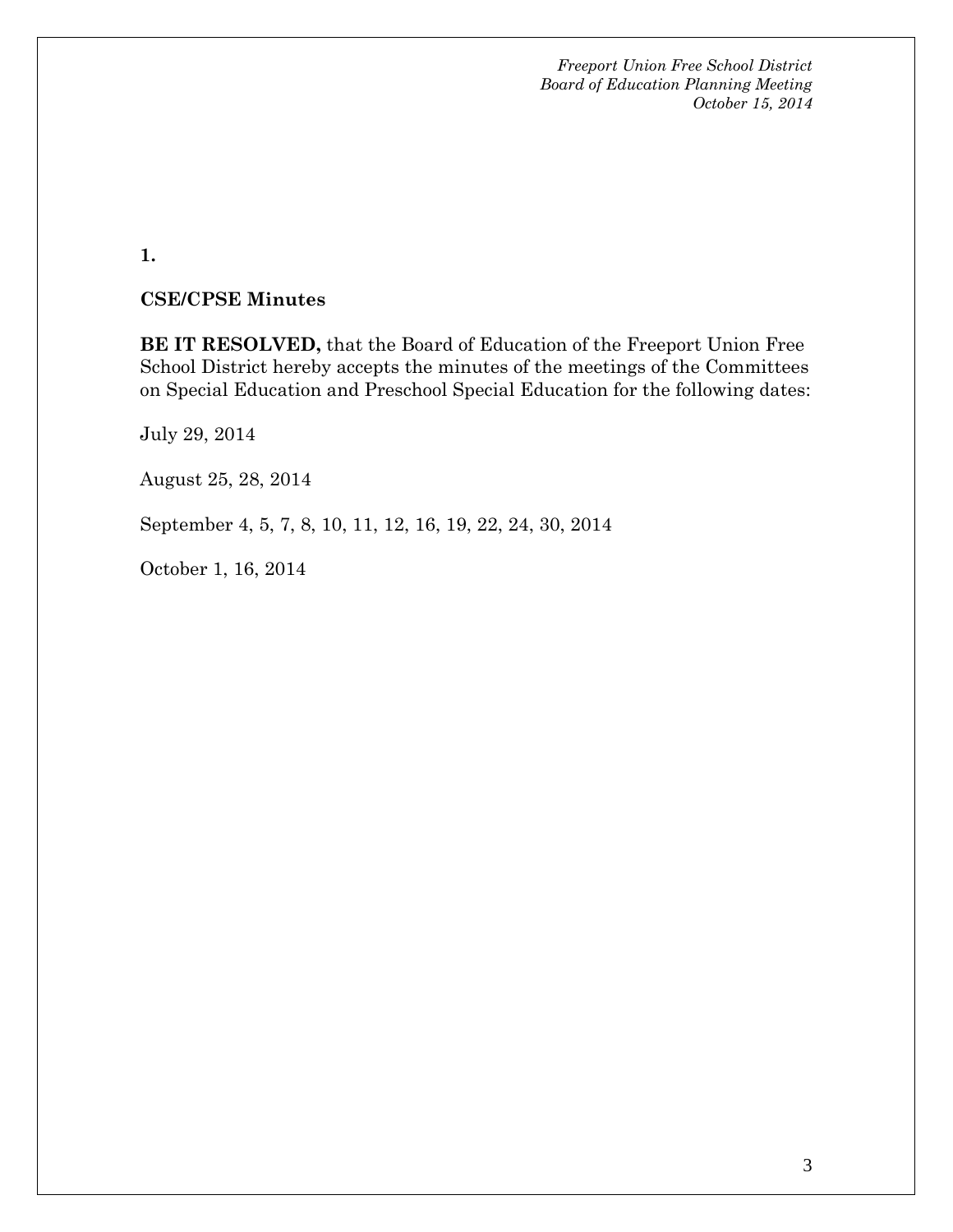**2.**

**Finance**

## **Ratification of a Memorandum of Agreement**

**BE IT RESOLVED**, that the Board of Education of the Freeport Union Free School District hereby ratifies the Memorandum of Agreement between the Civil Service Employees Association, Inc., Local 1000, AFSCME and its Civil Service Employee Association (Food Service and Security Unit) and the Freeport Union Free School District dated September 10, 2014. This agreement is effective and covers the period of July 1, 2012 through June 30, 2016.

**BE IT ALSO RESOLVED**, that the Board of Education of the Freeport Union Free School District hereby authorizes the Superintendent of Schools to sign said agreement.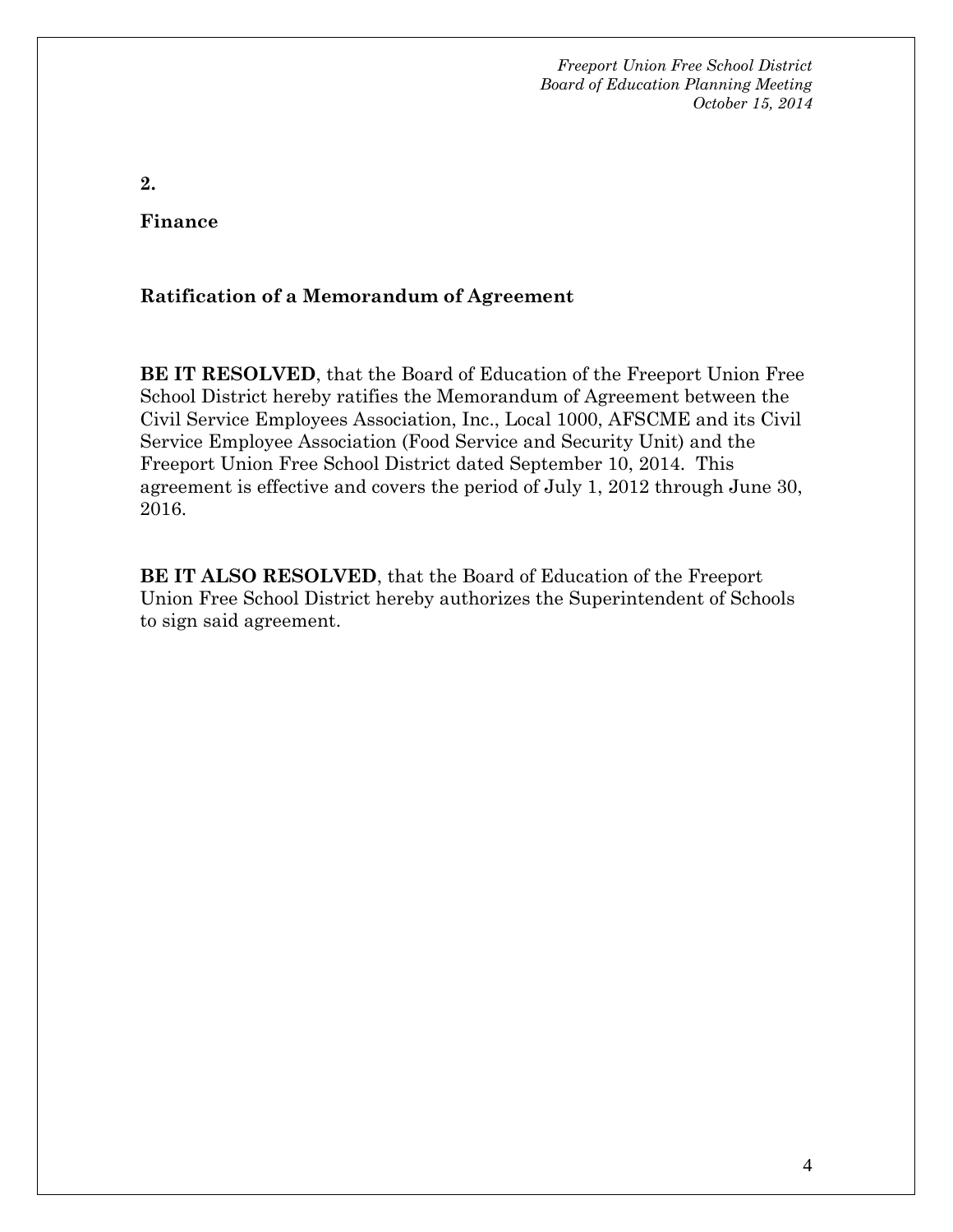**3.** 

#### **Finance**

#### **Establishment of the Measurement Periods for the Implementation of the Patient Protection and Affordable Care Act for On-going and Variable Hour Employees – Year 2 and Thereafter**

**Whereas,** the Patient Protection and Affordable Care Act requires the Freeport Union Free School District to determine full-time status of ongoing employees in order to establish eligibility for health insurance coverage; and

**Whereas**, eligibility must be determined prior to the start of the health plan each year; and

**Whereas**, the regulations under the Patient Protection and Affordable care Act allow for look-back measurement periods to be used for ongoing employees to determine whether an employee is a full-time employee; and

**Whereas,** the Freeport Union Free School District desires to establish a lookback standard measurement period, administrative period and stability period for its ongoing employees; and

**Whereas**, the Freeport Union Free School District provides a health plan and is a participating municipality under the New York State Health Insurance Program (NYSHIP).

**Whereas**, the Freeport Union Free School District's health plan year is a calendar year which runs from January 1st through December 31st; and

**NOW THEREFORE, BE IT RESOLVED**, that the standard measurement period for ongoing employees shall be a period of 12 consecutive months to be measured; and

**BE IT FURTHER RESOLVED**, that the administrative period for ongoing employees shall be a period of 90 days to begin immediately after the standard measurement period; and

**BE IT FURTHER RESOLVED**, that the stability period for ongoing employees, determined to have averaged at least 30 hours of service per week (130 hours of service per calendar month) during the standard measurement period, shall be a period of 12 consecutive calendar months to begin immediately after the administrative period; and

**BE IT FURTHER RESOLVED**, that the stability period for ongoing employees, determined not to have averaged 30 hours of service or more per week (130 hours of service or more per calendar month) during the standard measurement period, shall be a period of 12 consecutive calendar months to begin immediately after the administrative period; and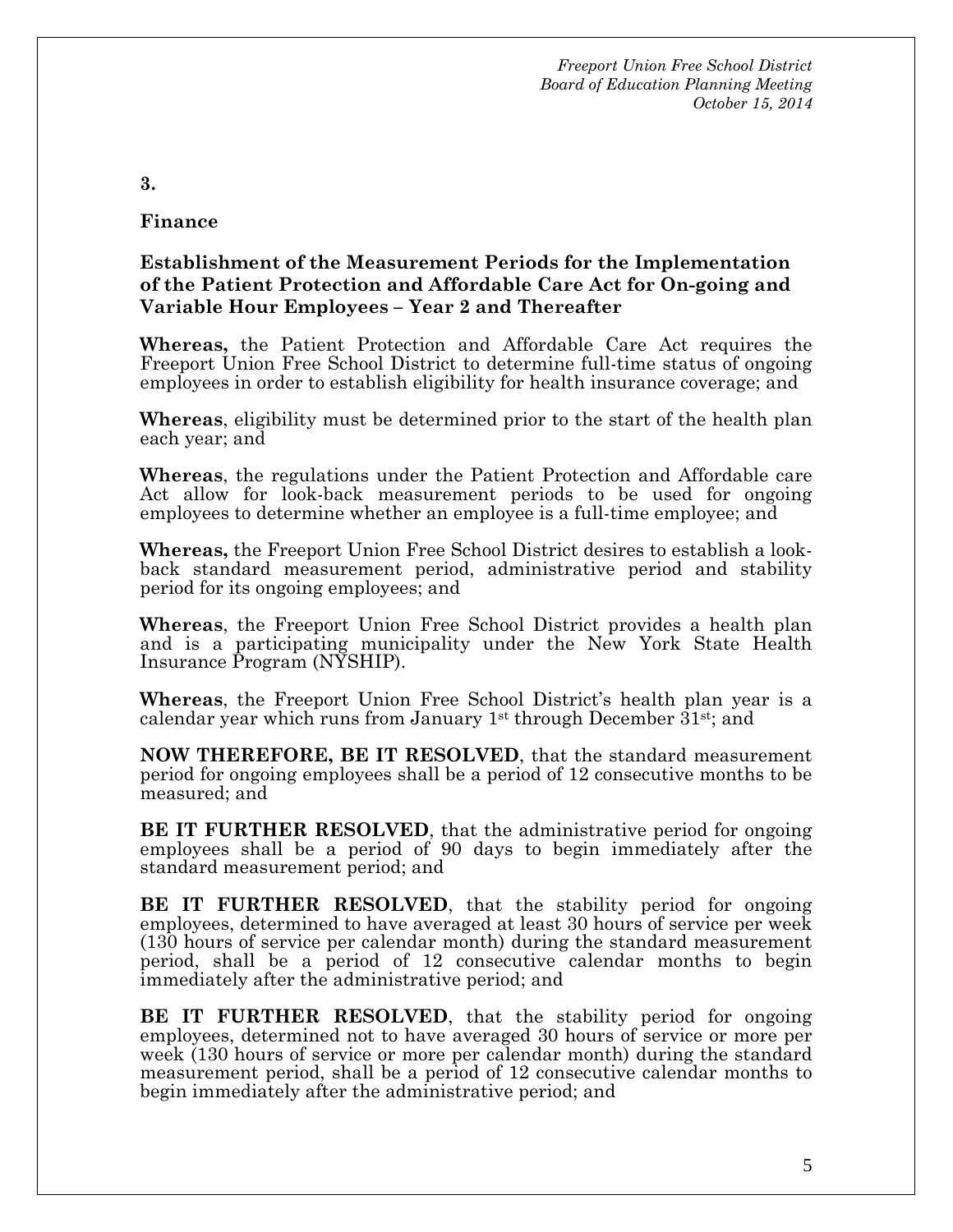**BE IT FURTHER RESOLVED**, that notwithstanding the foregoing, the Freeport Union Free School District reserves the right to elect to provide insurance coverage to otherwise eligible employees who are not currently provided insurance coverage or to elect not to provide insurance coverage to otherwise eligible employees.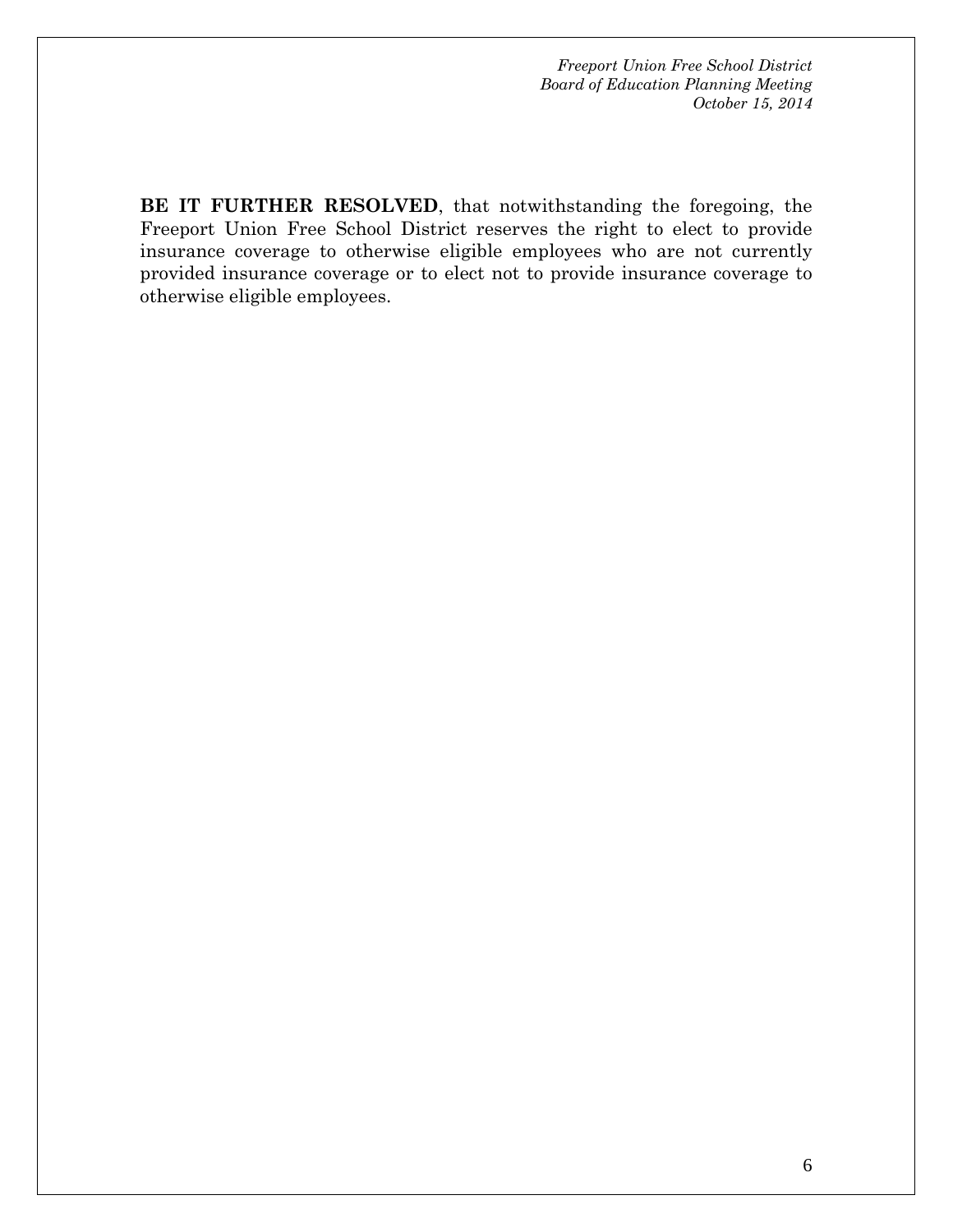**4.**

**Finance**

## **Budget Transfers - General Fund, Final 2013/2014**

**BE IT RESOLVED,** that the Board of Education of the Freeport Union Free School District hereby approves the attached final Budget Transfer within the General Fund for 2013/2014.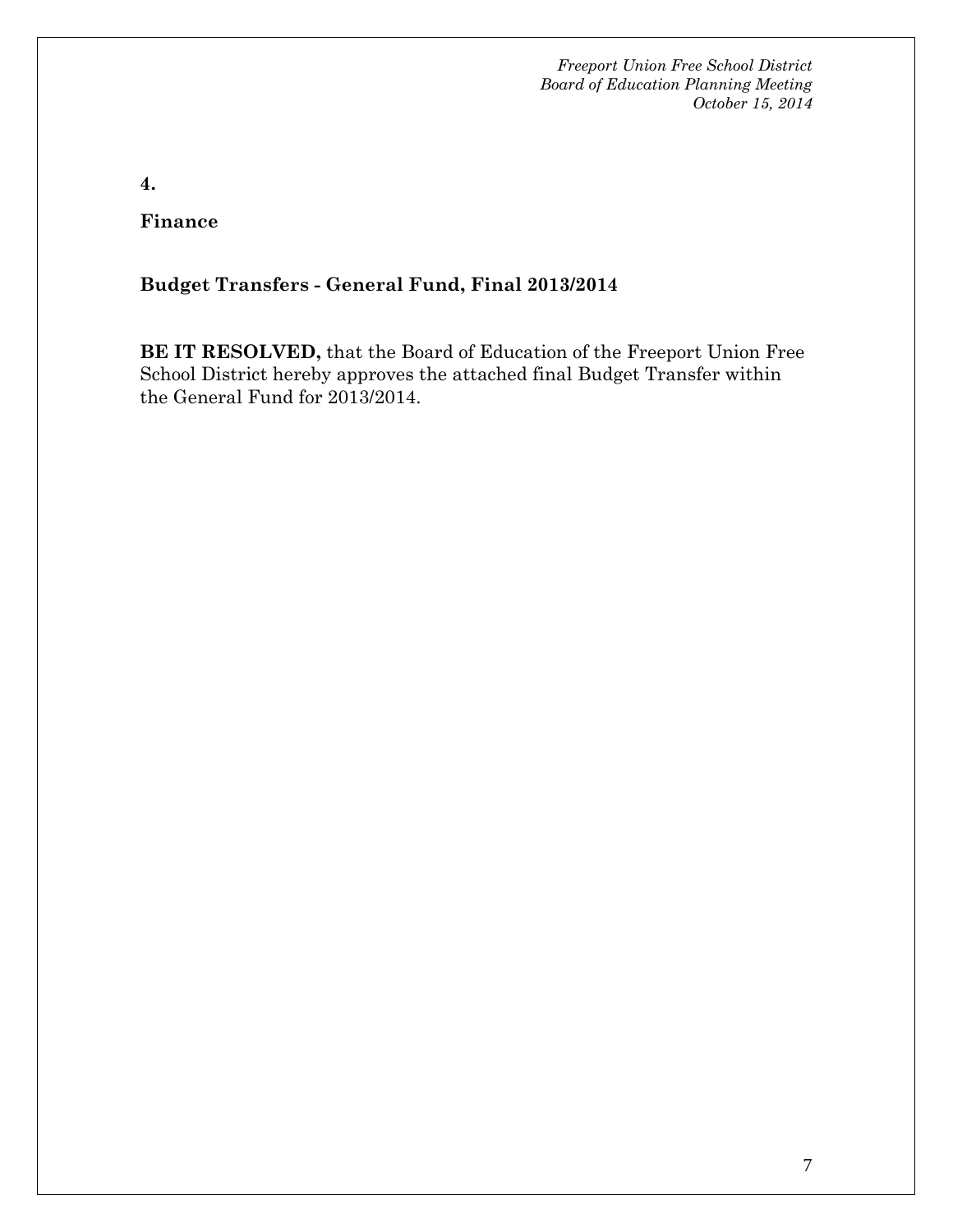**5.**

**Finance**

## **Acceptance of the 2013-2014 External Audit Report**

**BE IT RESOLVED,** that the Board of Education of the Freeport Union Free School District hereby accepts the Financial Audit Report for the fiscal year 2013-2014 as prepared by our independent external auditors.